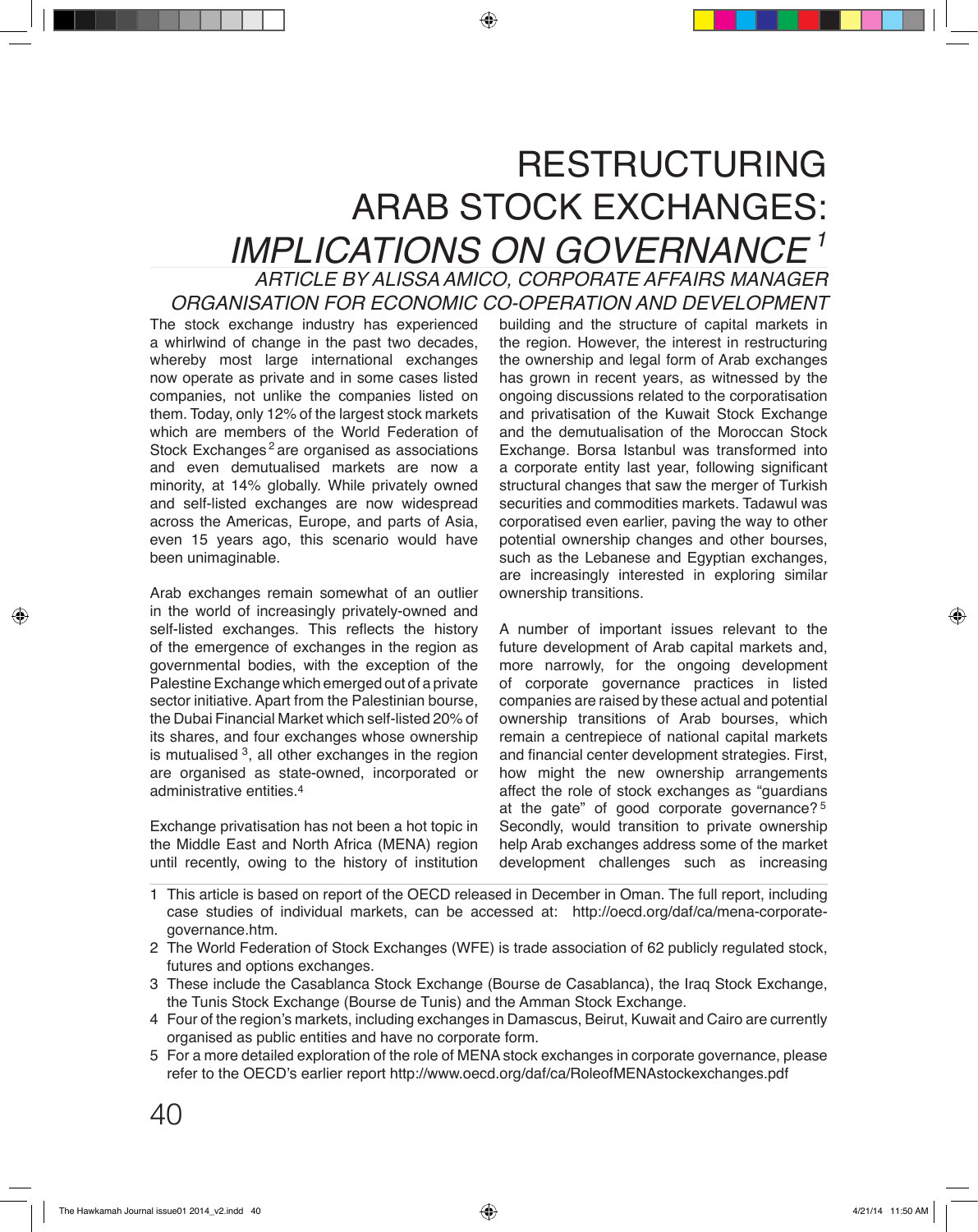listing or liquidity that they have been facing in recent years?

To answer these complex questions, this article first examines the motivations of the ownership transitions, the practical considerations to ponder in these transitions, and finally the implications in terms of market and regulatory risks raised by the questions above. First turning to the motivations, it bears to note that the economic context and hence the motivations of Arab exchanges to broaden their ownership, either through demutualisation or privatisation, are different from those that incentivised European and North American stock markets to do so. Competition among exchanges in the region is rather minimal <sup>6</sup> and most exchanges do not require additional capital to finance expansion or technology acquisition.

Rather, a key driver of ownership transitions is the interest of these markets to have a greater flexibility in their operations and less governmental interference (or in the case of mutualised exchanges, broker influence). The perception of executive management of a number of exchanges in the region is that privatisation and demutualisation, by liberating them to pursue more innovative and perhaps aggressive strategies for development, will enable them to address the recent slump in listings and liquidity. <sup>7</sup> Exchanges interested in adopting a private-sector based ownership model appear to be also encouraged by the fact that most of the largest international markets have done and continue to do so. 8

Demutualisation and privatisation is further seen as a means to put exchanges in the "same outfit" as listed companies, by forcing them to adopt the same governance and listing standards as issuers.

For self-listed bourses who are subject to the listing requirements, the adoption of higher governance standards sends a positive message to listed companies. Compliance with regulations for listed companies, and notably with the local corporate governance code, might motivate governance reform within MENA exchanges, for example, by replacing current government appointees on boards with independent directors.<sup>9</sup>

Whether Arab exchanges will be able to achieve their market development or governance objectives through privatisation or demutualisation remains unclear. The impact of stock exchange demutualisation and privatisation has been varied across the world. In Europe and North America, expectations that exchanges become profitable and trade at high price-earnings multiples has put significant short-term profitability pressures on bourses. The competition between regulated exchanges and off-exchange trading venues, which proliferated in North America and Europe, has further exacerbated them. For the first time in a decade, WFE member exchanges reported a significant revenue decline last year.

The conversion of stock exchanges to for-profit entities also raised important issues in terms of their regulatory responsibilities. A key concern expressed by regulators globally is that attempts to maximise profits and shareholder value by demutualised or privatised exchanges might come at the expense of self-regulation and supervision of listed companies by exchanges. The risk of a regulatory race to the bottom, including in corporate governance standards, has been much discussed among regulators and in the literature. To address the potential conflict of interest between their profit-making and regulatory responsibilities,

- $6\,$  Competition tends to be especially low for listings which are usually local (with the exception of few  $\,$ listings of large Arab companies outside the region). However, competition for regional or domestic capital, especially institutional capital, is quite robust.
- Already, exchanges in the region have introduced a number of substantial regulatory and structural 7 changes such as introducing secondary listing tiers to attract SMEs (i.e. Qatar), entering into emerging market indices (i.e. UAE and Qatar) and introducing a dual listing regime (i.e. Saudi Arabia) to address related challenges.
- Almost all of the largest exchanges globally are privately owned. The Tokyo Stock Exchange was the 8 last large stock exchange to privatise in 2013.
- That said, many of the region's state-owned markets, even those which are unincorporated, have 9 governance arrangements that reflect strong private sector presence. For instance, the Muscat Securities Market, which is a government-owned exchange, has a board of directors representing a variety of interests.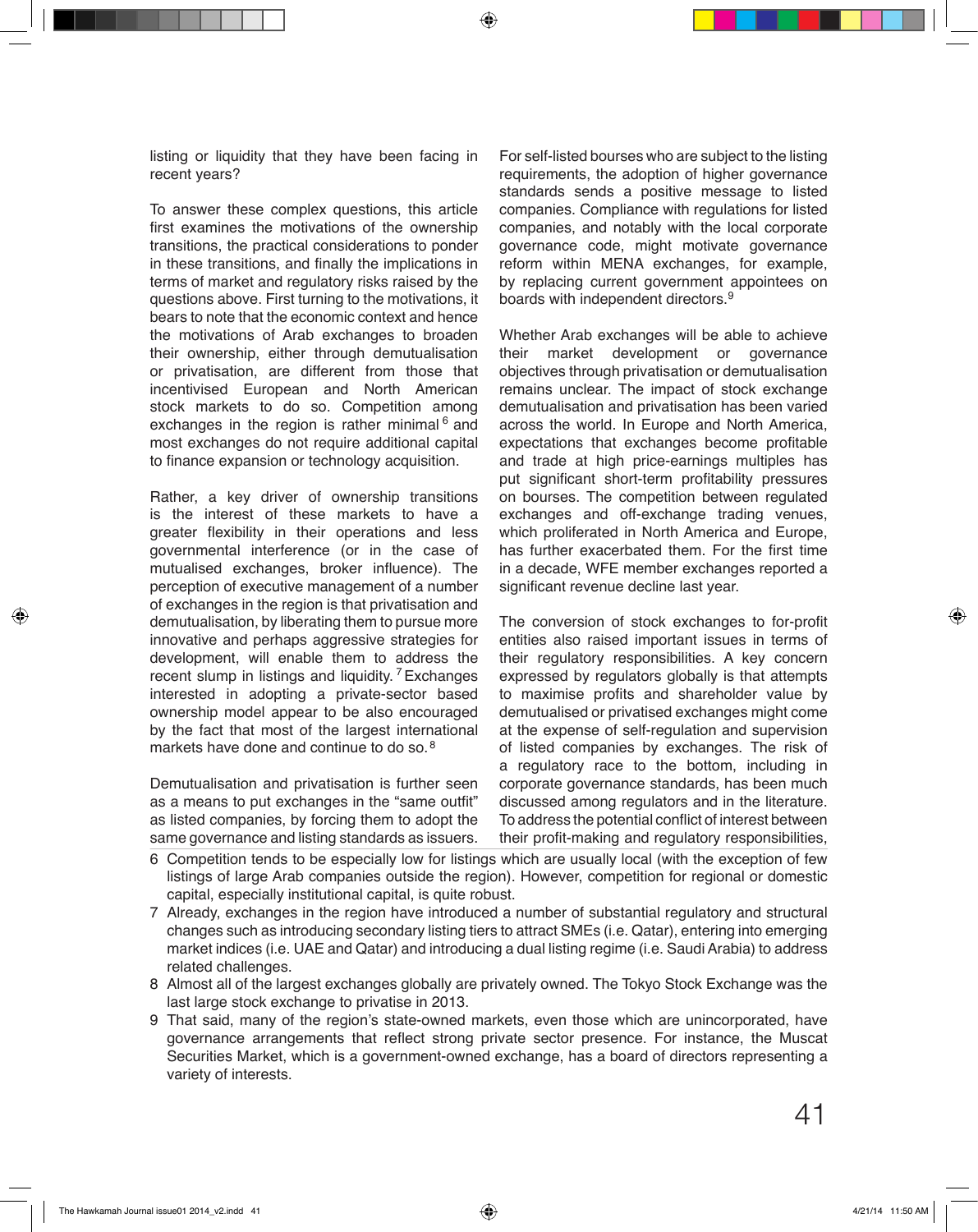

for-profit exchanges worldwide have moved to establish separate entities to conduct regulatory functions or outsourced their regulatory functions to an independent third party.

While such arrangements might be plausible in the region, and especially in the GCC where exchanges have limited self-regulatory and market oversight functions, the transitions of Arab stock exchanges to full or partial private sector ownership may actually complicate regulatory coordination between exchanges and securities regulators. Exchanges organised as governmental organisations often operate under direct oversight of securities regulators and this relationship might become more complicated to manage if they were organised as for profit entities and/or if there were multiple exchange operators.

For a number of jurisdictions - not least Saudi Arabia, the UAE, Turkey and Qatar - which are vying to establish their financial center dominance in the region, private ownership of the exchange might be more difficult to manage. After all, privately-owned exchanges might have objectives other than those promoted by governments as part of their broader financial sector development strategies. In addition, regional policy coordination (e.g. a single set of listing rules being discussed in the GCC), might be more challenging to achieve if exchanges were privately-owned.

In addition to such regulatory concerns, a number of practical modalities need to be carefully considered before Arab exchanges decide whether private ownership might be suitable as a model. The first and perhaps the most obvious question that arises in this regard is who to transition the ownership to. The choice of potential investors in the restructuring process is crucial to consider from the outset of the restructuring process as it affects the sequencing of reforms. If a sale to a strategic investor such as another international exchange operator is feasible and desirable, the ownership transition may be accomplished much faster than if no clear buyer is available.

In a number of instances, opening capital to financial institutions, notably banks, is one of the key options being considered for exchange restructuring. While banks might be obvious investors in exchange privatisations, bank ownership of exchanges in the MENA region poses multiple concerns, not least the emergence